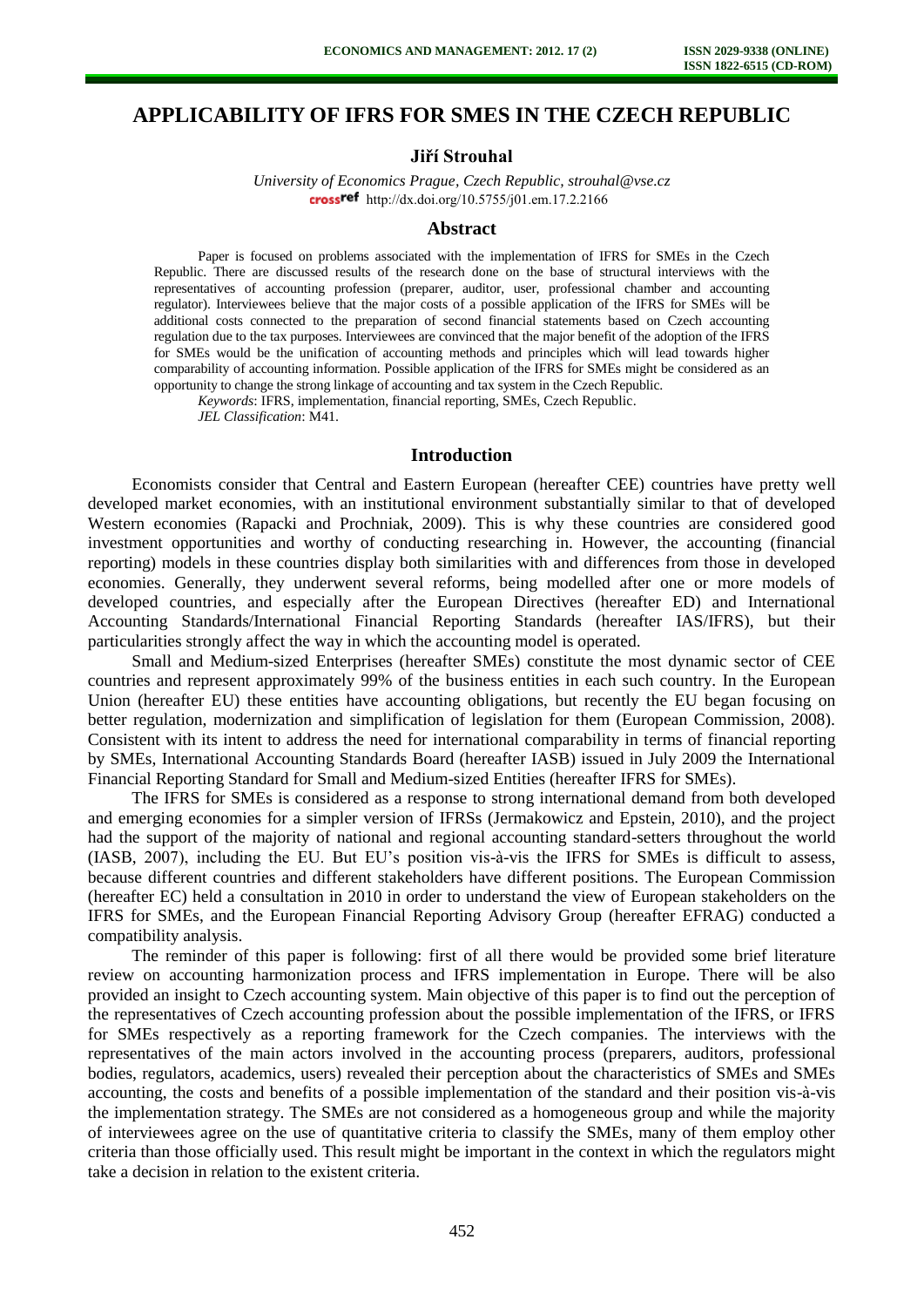### **Literature Review**

The process of accounting convergence and the issues related to the implementation of IFRSs worldwide are topics of much interest recently for standard setters, researchers and practitioners. Previous studies on IFRSs application documented an increase in comparability, transparency and quality of financial reporting (Jermakowicz, 2004). Significant impact on the companies' reported equity, increasing volatility of results and a diminishing degree of conservativeness were reported (Jermakowicz, 2004; Jermakowicz & Gornik-Tomaszewski, 2006; Callao *et al.*, 2007). Also, previous studies analyzed the obstacles and difficulties in the application of full IFRSs (Larson & Street, 2004; Jermakowicz & Gornik-Tomaszewski, 2006), and the manner in which these standards are applied in different countries (for example Delvaille *et al.*, 2005).

The national characteristics, i.e. each country's accounting culture and traditions, have developed over (a long) time in close relationship with the political, social and economical environment of each of them, influencing the way in which IFRSs are applied. Factors such as the role of the State, the type of legal system in place, the preferred providers of finance, the relationship between accounting and taxation, the culture, or the role of the accounting profession significantly influence accounting practices (Alexander et al., 2006; Nobes & Parker, 2008). Also, previous research indicated that the lack of political will, rooted in local culture and a strong national outlook prevent a truly harmonized accounting framework (Callao et al., 2007), that a magnitude of differences exists between countries and high costs to eliminate them (Jermakowicz  $\&$ Gornik-Tomaszewski, 2006); that local traditions exercise a strong influence on the implementation of new concepts, and that tax and legally-based orientation hinder the harmonization process (Larson & Street, 2004; Vellam, 2004).

### **Insight on Czech Accounting**

Until 1918 was Czech lands part of Austrian monarchy and it was applied the Austrian accounting legislation. The requirements on preparation of balance sheet were based on General Austrian Land Code from 1798. General Commercial Code was adopted in 1862 requiring the preparation of balance sheet on yearly basis. It is an interesting fact that this Code was valid even in Czechoslovakia until 1948. In 1964 was adopted new Commercial Code mentioning the requirement that accounting has to follow the long-term state development planning. Seven years later was issued the Act on Unified System of Socioeconomic Information where was mentioned what shall be included within the information system. It was necessary to cover the information from accounting, budgeting, calculation, statistics, and operational evidence (Strouhal *et al.*, 2011).

After the revolution in 1990, Act on Enterprise was adopted requiring from entrepreneurs leading of accounting and providing of information about income, expenditures, accounting profit, assets and liabilities. Entrepreneurs could lead at that time single- or double-entry bookkeeping. The most important day for Czech accounting was 12.12.1991 when Accounting Act (593/1991) with validity from 1992 was adopted. From that time this Act was more than 20x amended (Strouhal *et al.*, 2011). Czech accounting is based on historical costs approach with strong application of prudence principle. To summarize the current stage of accounting legislation, there shall be stated following "open chapters" (Strouhal *et al.*, 2009; Strouhal *et al.*, 2011):

- absolute lack of definition of basic items of financial statements;
- $\bullet$ there does not exist any definition of assets, liabilities, equity, expenses or revenues;
- $\bullet$ application of "substance-over-form" rule when reporting the financial leases;
- introduction of effective interest rate and amortized costs as a possible measurement base;
- wider spread of fair value approach:  $\bullet$
- lack of the liquidity and transparency of markets.  $\bullet$

As being a part of European Union all listed companies shall report under IFRS framework since 1st January 2005. Employees of Czech companies which were obliged to shift the reporting paradigms from Czech concept towards IFRS confirmed that this transition was not easy. Except demanding preparation, which includes theoretical preparation, implementation of new accounting rules, adjustment of accounting systems and considering the impact of the new way of reporting for the company, it is necessary to understand the philosophy of the standards and to learn new way of "accounting thinking".

In many EU countries, financial reporting is linked to taxation, which is inconsistent with IASB's philosophy and raises issues for an accurate IFRSs application, and especially that of the IFRS for SMEs. The application of the IFRS for SMEs will imply breaking the traditional bond between the financial statements and the income tax return (Jermakowicz and Epstein, 2010), which makes countries such as France or Germany to oppose to this standard. On the other hand, many emerging markets that became 'new'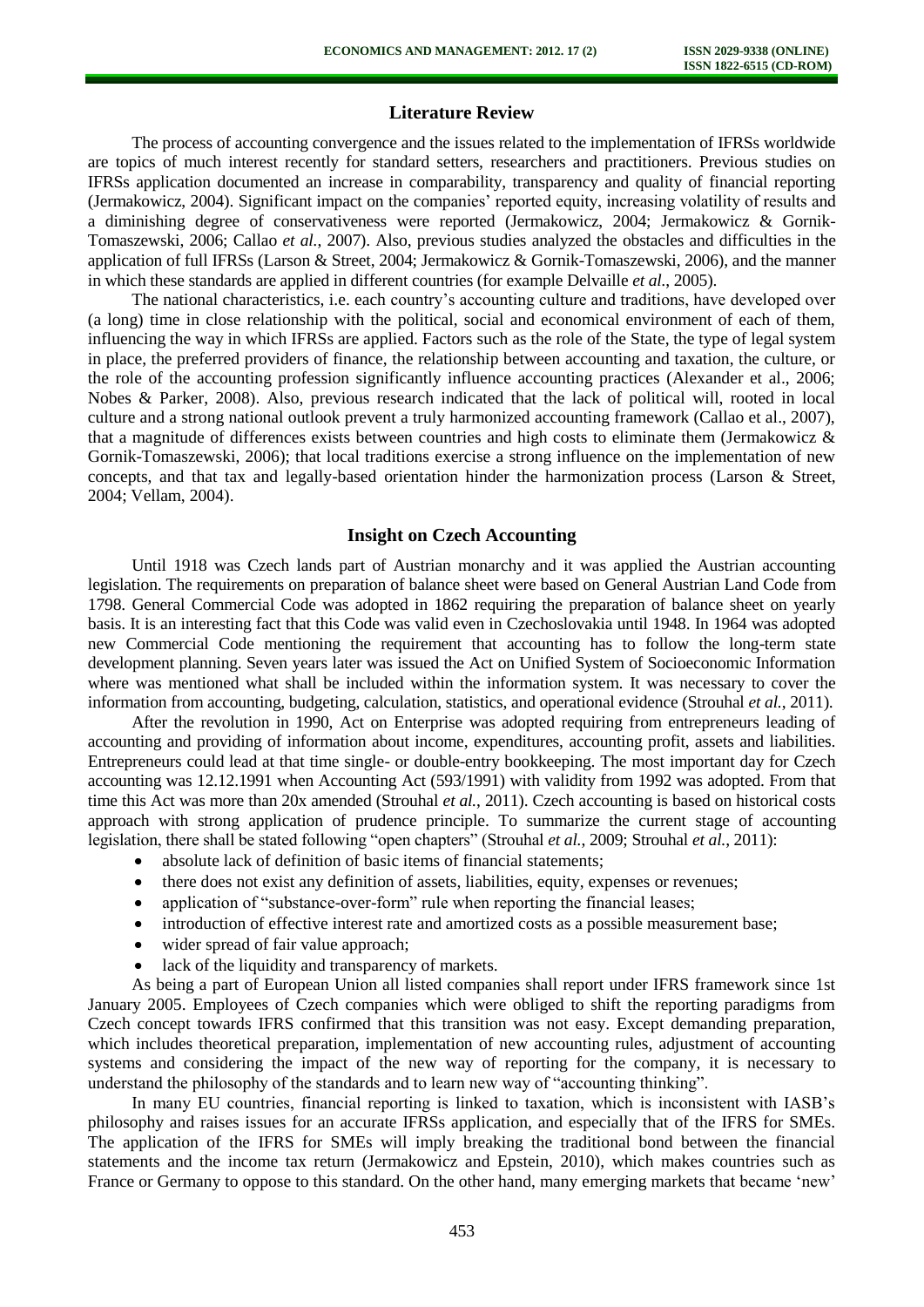EU members have oriented their accounting model towards IFRSs (Sellhorn and Gornik-Tomaszewski, 2006), but they cannot viewed as a homogeneous block because of their different approaches to accounting reform. Rodrigues and Craig (2007) underlined that these countries should adopt standards which are relevant and useful for them and assess the costs and benefits before making a decision.

The IFRS for SMEs is considered to be "a significant development which may have strong impact on accounting and auditing practice in the future, but the attitude of national regulators and standard-setters is crucial in establishing the limits of this possible impact" (Jermakowicz and Epstein, 2010). EU's decision is very important, and the EU and/or national jurisdictions will require or allow the IFRS for SMEs or will consider a convergence plan with this standard. Earlier, Sellhorn and Gornik-Tomaszewski (2006) argued that "Due to diversity in size, complexity of operations and ownership structure, it is efficient to allow each firm to assess for itself whether the benefits of IFRS adoption outweigh the costs."

As already mentioned the accounting legislation in the Czech Republic (with the exception of interpretations) is issued by Ministry of Finance Czech Republic (MF CR). According to the current position of this organ (European Commission, 2010) there could not be expected an obligatory adoption of IFRS for SMEs in the Czech Republic unless required by the European Union. MF CR hopes that IFRS for SMEs will not be widespread due to the differences of local legal frameworks, national economics and the structure of the companies in particular EU countries. For this reason is preferred the revision of current 4th and 7th EU Directive according to current trends and needs.

MF CR also argues that IFRS for SMEs could not bring a higher comparability level as there are not defined any official forms of financial statements and IFRS for SMEs (as well as big IFRSs) just determine what shall be disclosed. Despite of this pessimistic view MF CR believes that IFRS for SMEs might be beneficial just for companies that are subject of consolidation process as it would simplify this process.

#### **Research Methodology**

Main objective of this paper is to find out the perception of the representatives of Czech accounting profession about the possible implementation of the IFRS, or IFRS for SMEs respectively as a reporting framework for the Czech companies. For this purpose there have been interviewed the typical representatives of accounting profession, i.e. preparer, auditor of financial statements, user of financial statements, representative of professional chamber and representative of accounting regulator (Ministry of Finance CR). The structured interview consisted of 10 questions about IFRS and IFRS for SMEs implementation. Six questions were common for all interviewees, four questions were based on interviewees profile. The information about interviewees is provided within Table 1:

| <b>Interviewee</b> | <b>Acronym</b> | <b>Position, experience</b>                          | <b>Duration</b>    |
|--------------------|----------------|------------------------------------------------------|--------------------|
| Preparer           | C1             | <b>CFO</b>                                           | $60 \text{ min}$ . |
|                    |                | 27 years experience                                  |                    |
|                    |                | 2 years experience in working with full IFRSs        |                    |
| Auditor            | C <sub>2</sub> | local accounting firm – partner + IFRS lecturer      | 80 min.            |
|                    |                | 18 years auditing experience                         |                    |
|                    |                | 8 years experience in working with full IFRSs        |                    |
| User               | C <sub>3</sub> | <b>Bank</b>                                          | 45 min.            |
|                    |                | director of the branch                               |                    |
|                    |                | 11 years experience                                  |                    |
|                    |                | any previous experience in working with full IFRSs   |                    |
| Professional       | C <sub>4</sub> | President of Chamber of Certified Accountants CR     | 90 min.            |
| chamber            |                | head of shared-service central of international bank |                    |
|                    |                | 24 years working experience                          |                    |
|                    |                | 17 years experience in working with full IFRSs       |                    |
| Accounting         | C <sub>5</sub> | member of National Accounting Board CR               | $65$ min.          |
| regulator          |                | university professor, auditor                        |                    |
|                    |                | 41 years working experience                          |                    |
|                    |                | 8 years experience in working with full IFRSs        |                    |

**Table 1.** Structure of Interviewees

Interviewees considered Czech Republic as a typical representative of emerging economy from CEE area with the traditional linkage of accounting system to tax system and application of prudence principle in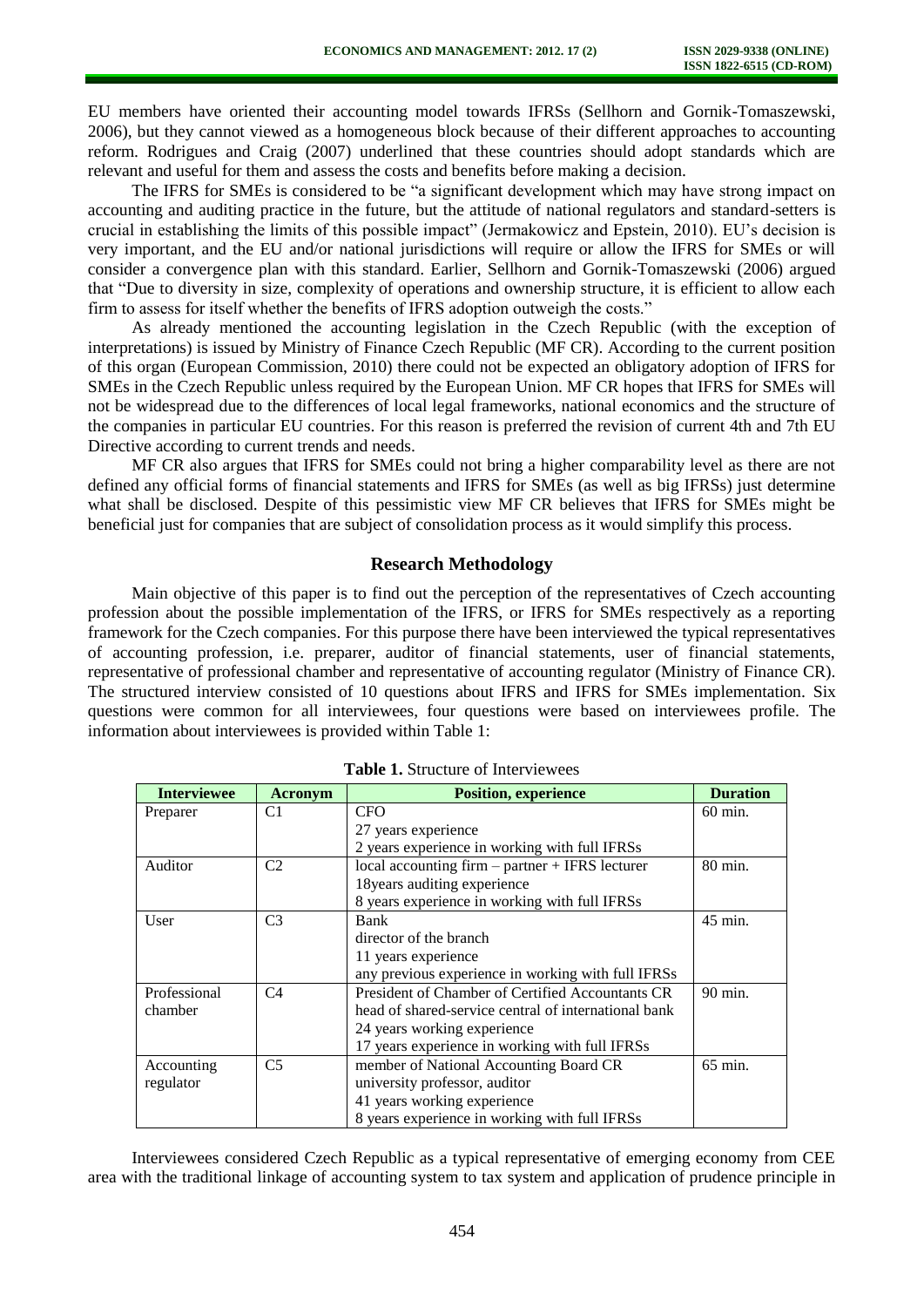accounting. Interviewees also points out that the fair value approach could not be widespread in the Czech Republic due to the less efficiency of financial markets.

### **Results**

There could be seen a conflict between official definition of SMEs as provided by the E.U. and the definition mentioned within IFRS for SMEs. Interviewees C1 (preparer) and C3 (user) prefer rather the quantitative definition which is traditional for the continental Europe area, however majority (C2, C4 and C5) prefer the qualitative definition close to IASB definition (see Table 2).

| <b>Definition</b>                  | C <sub>2</sub><br>(auditor) | $C_4$<br>(chamber) | C5<br>(regulator) |
|------------------------------------|-----------------------------|--------------------|-------------------|
| $D1 - EU$ definition               |                             |                    |                   |
| $D2 - IFAC$ definition             |                             |                    |                   |
| $D3 - IASB$ definition             |                             |                    |                   |
| $D4$ – very qualitative definition |                             |                    |                   |
| $D5$ – respondent's definition     |                             |                    |                   |

| Table 2. Preference of SMEs Definition: Results of Ranking |
|------------------------------------------------------------|
|------------------------------------------------------------|

From the preference of interviewee C4 could be seen the conflict between qualitative and quantitative view. C4 argues: "I guess that the IASB definition best reflects the purpose of SMEs, however in the Czech environment is traditionally preferred quantitative definition. IFAC definition is quantitative, however is based only on fixed assets and the number of employees and the limit of fixed assets is too low."

According to Table 2 respondents prefer their own definition of the SMEs which are following:

- As accounting units under the scope of IFRS for SMEs shall be considered companies which are not part of the group based on public interest, which prepares and reports universal financial statements and they are not micro-entities, i.e. entities with less than 10 employees. (C2 - auditor)
- As accounting units under the scope of IFRS for SMEs shall be considered companies who needn't to have audited financial statements. (C4 – professional chamber)
- As accounting units under the scope of IFRS for SMEs shall be considered companies without audit obligation, however are not microentities and companies with more that limited public responsibility. (C5 – accounting regulator)

The views of interviewees vary when discussing the scope of companies which shall implement IFRS for SMEs. Generally they are for application of this standard by joint-stock companies and limited companies with the special consideration of public interest. Interviewee C3 is aware that IFRS for SMEs could represent an incredible administrative burden for small companies.

Interviewee C2 wonders about the definition of the companies with public interest. "According to this definition (financial sector excluded) there is expected also the number of employees exceeding 4,000. There is a question, whether this definition based on Czech Act on Auditors is not too liberal and why the number of employees is not lower, e.g. 3,000 – in such a case we could have much more companies which have to apply the full set of IFRSs. Of course other companies will apply IFRS for SMEs. There is quite hard to consider as a criterion a turnover – you can reach different turnover as a trader (however it depends on commodities) or as a provider (e.g. services with pretty high value added)."

Application of IFRS for SMEs in the Czech Republic mean a total change of accounting thinking from rule based to principle based. All interviewees believe that the major costs of a possible application of the IFRS for SMEs will be the training expenses and costs with the preparation of second financial statements based on Czech accounting regulation due to the tax purposes (C2, C4, C5). Additional costs shall be also expected with the upgrade of accounting software (C2, C3, C5). Interviewee C1 concludes: "The major costs will be about high quality training and training materials (literature) in Czech language – accounting under IFRSs is not about bookkeeping, which is traditional in our area, but about reporting and presentation. It is not a job for just one person in company, but it will be about collaboration of much more people. This I consider as a problematic, as a lot of managers do not have a good financial background and it is sometimes hard to explain them the accounting issues and effects of their decision on accounting profit. There is also necessary to state that the quality software adapted on the reporting under several reporting frameworks is necessary. In case that there will be any reaction of Czech tax system, it will not bring a simplification of work but it brings just another duty of record keeping from which will be necessary to transform the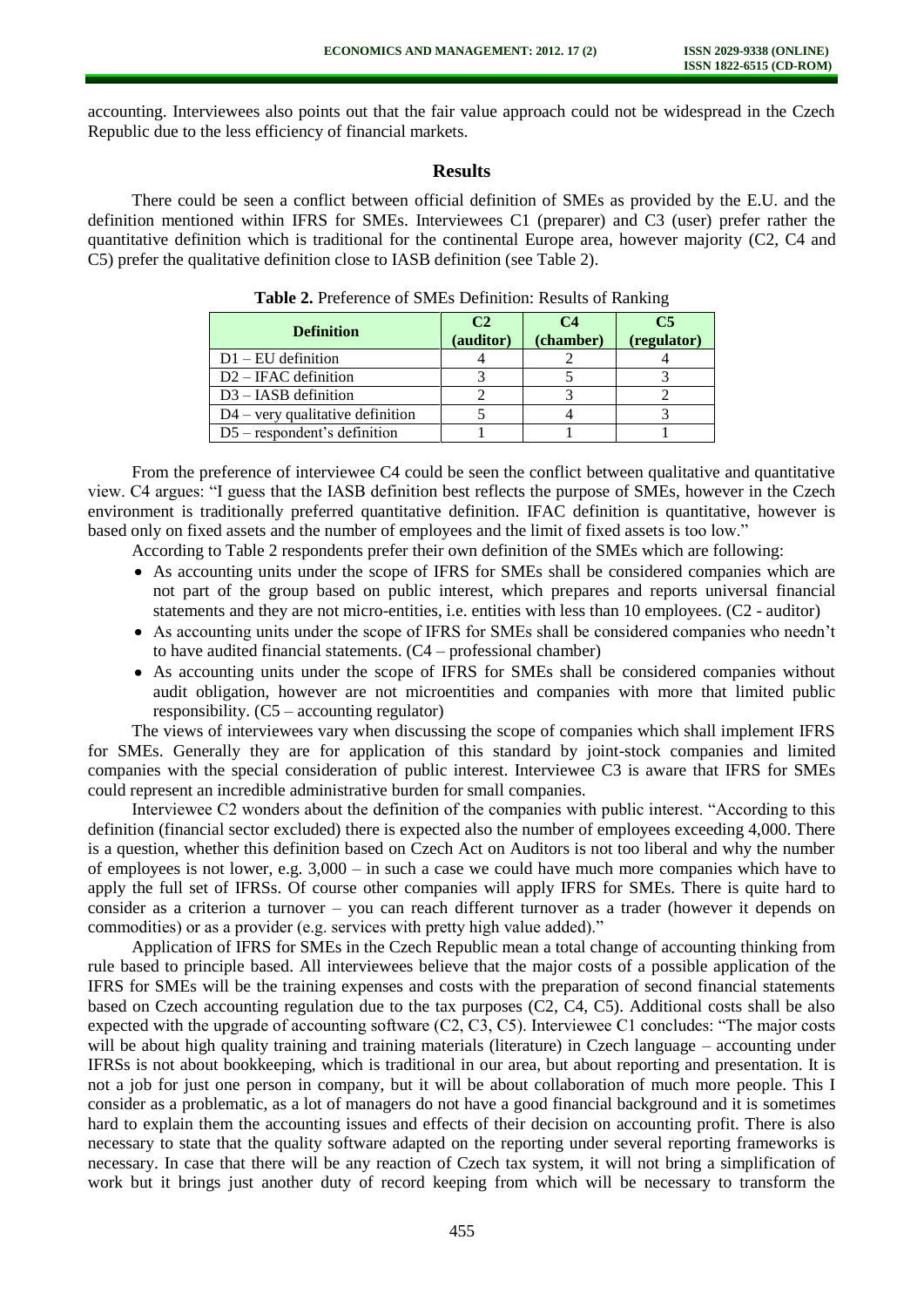accounting profit based on Czech rules. This definitely has to be changed and it will be a crucial element in initial discussion about the possible adoption of this standard in the Czech Republic (and I guess not only here). And I still do hope that it won't be cost over benefit..."

Interviewee C5 also reminds that the introduction of IFRS system (and probably this also might be a case of IFRS for SMEs) to company is made by external accounting experts or auditors what is very expensive.

Interviewees believe that the main benefit of the application of the IFRS for SMEs will be the unification of accounting methods and principles which will lead towards higher comparability of accounting information. Interviewee C1 describes her experiences with "big" IFRS: "I'm experienced just with big IFRSs. I guess that after one has some good knowledge of IFRS, he'll recognize that sometimes it is really upright to report under IFRS rather than under Czech practices. Of course it will have a substantial impact on accounting profit and its distribution, what could be less favourable for shareholders. From this point of view, in case that IFRS for SMEs will be adopted as a legal framework, it has to be really simplified from big IFRSs and all issues have to be explained (what's a problem of current version of IFRS for SMEs as issued by IASB)." Interviewee C3 concludes: "I really hope that the major benefit will be the abolishment of duplicate accounting (accounting for Czech authorities based on Czech accounting x IFRS for parent company)."

Interviewees agree that in case that the IFRS for SMEs is obligatory in whole EU, the benefits will be considerably higher.

Tax authority is considered as a major user of financial statements based on Czech accounting legislation. Interviewees believe that in case that the financial statements will be prepared under IFRS for SMEs framework, the major users will be capital providers (banks, leasing and factoring companies), potential (especially foreign) investors, and owners.

Eventual adoption of the IFRS for SMEs might be considered as an opportunity to change the linkage of accounting and tax system in the Czech Republic. All interviewees hope that in case of IFRS for SMEs adoption there will be made a reasonable change of Income Tax Act. Considering the relation between accounting and taxation as a crucial issue for the eventual adoption of IFRS for SMEs, we are providing the reaction of all interviewees:

- It is necessary to harmonize tax and accounting issues. Calculation of taxes in such case has to be based on IFRS for SMEs. Otherwise it wouldn't make any sense for companies – as the burden will be higher than benefits from this standard.  $(C1 -$  preparer)
- In case that the current approach to taxation will be very same, the scissors between accounting and tax point of view will get apart. So it'll be about the reaction of Income Tax Act. (C2 – auditor)
- I can imagine that accounting units prepare their IFRS for SMEs financial statements and for the tax purposes shall be adjusted just some taxable revenues and taxable expenses. (C3 – user)
- I'm pretty aware that the situation will be very same like nowadays citing the Income Tax Act as a tax base you have to use the profit not based on the IFRS (IFRS for SMEs) influence – i.e. to use the profit based on Czech accounting. Of course there is a question what "profit without IFRS influence" really it is, in case you are posting and reporting under IFRS approach. Therefore majority of companies calculate the differences between IFRS and Czech accounting legislation and these differences have to be a part of the tax profit calculation. From my point of view the best option would be that a taxable profit shall be a profit based on the regulation under which I prepare my financial statements, i.e. in case of IFRS for SMEs, the tax base shall be IFRS for SMEs. (C4 – professional chamber)
- I can imagine that the calculation of tax base could be same like now, i.e. accounting profit shall be adapted for non-tax deductible items. But, to be able to apply this view in practice, it'll be about the adoption of the full IFRS for SMEs or some shorter version as a Czech accounting standards. After that it will be possible to change Income Tax Act and non-deductible costs and expenses will be valid for all companies. (C5 – accounting regulátor)

During last 30 years the international accounting faces a shift of reporting paradigms from historical costs towards fair value approach. Within IFRS for SMEs the fair value spread is not such considerable like under "big" IFRS, however it represents an important issue for national accounting legislation in the Czech Republic. All interviewees are aware of a widespread of fair value due to the less liquidity and efficiency of markets in the Czech Republic. It is therefore quite interesting the auditor's view (C2): "I'm for the applying of fair value only in case that there exists for the asset/or liability active market. I'm for the elimination of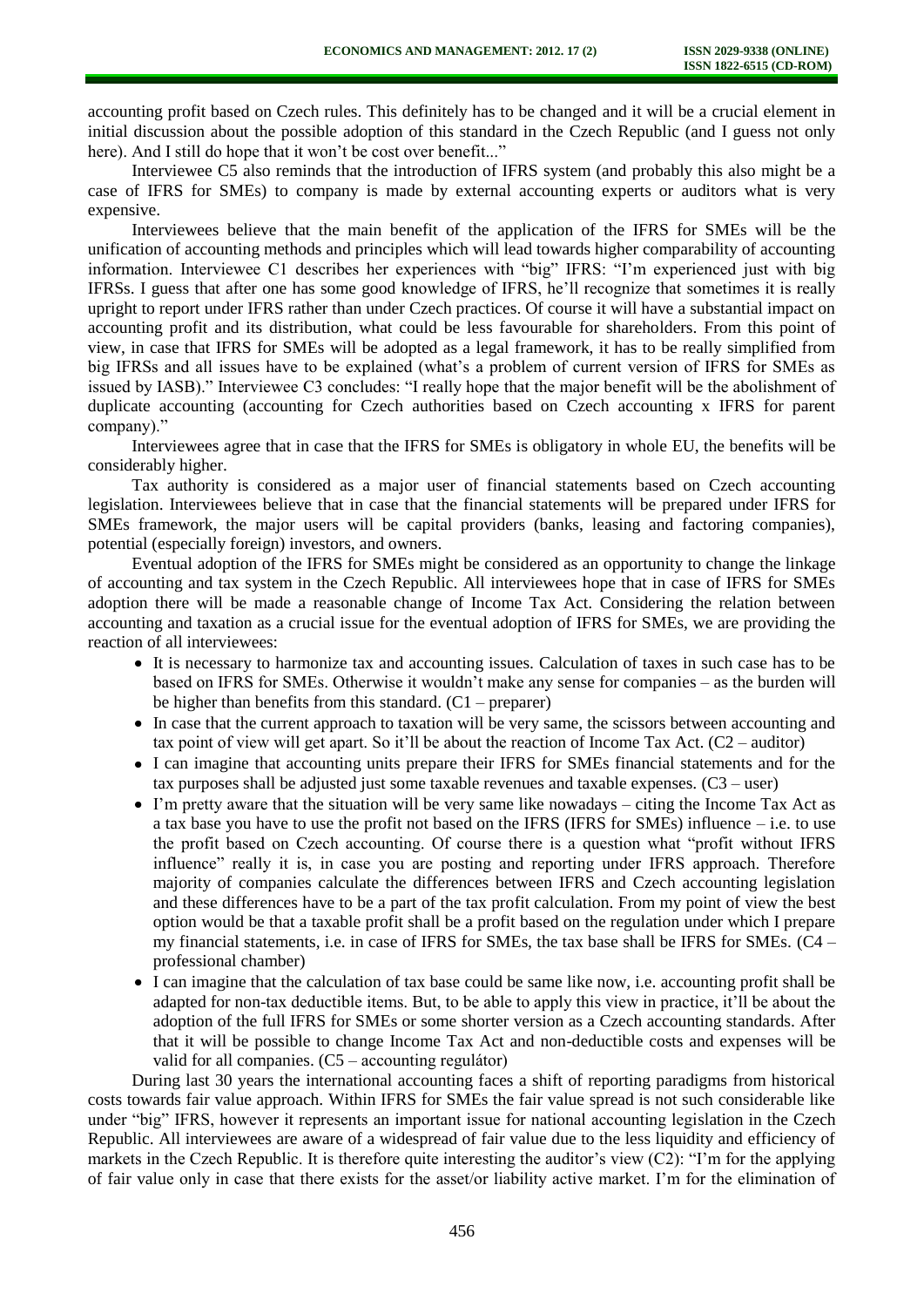the qualified estimation – in such a case there shall be rather preferred historical cost." Interviewee C5 agree and follow up: "Fair value accounting has a general problem in case, that the fair value is not objectively measured. Fair value shall be used "prudently" in SMEs books and this value has to be really reliable and objective. From this point of view I rather prefer historical costs accounting with impairment tests."

Within this research has been also discussed whether IFRS for SMEs could be required or permitted for individual and consolidated financial statements. Interviewees prefer to require IFRS for SMEs for consolidated financial statements instead of current "group manuals". From comparability point of view interviewees believe that it could be vital to at least permit IFRS for SMEs for individual financial statements for the comparability purposes. Interviewee C2 admits: "I'm not for the applying of big IFRS for consolidated accounts in case that the consolidating group will be based on let say 6-7 rather small companies."

Summarizing the results of the interviews there shall be highlighted following issues:

- professional accountants hope that the major benefit of the IFRS for SMEs adoption will be elimination of duplicate accounting, unification of the accounting system within international groups and the higher comparability of accounting data,
- elimination of the linkage of national accounting system to tax system or preparation of such improvements of tax legislation that will make IFRS for SMEs capable to apply as a reporting framework,
- professional accountants and regulator are aware of the higher initial costs linked to shift of reporting frameworks,
- professional accountants and regulator are for sensitive use of fair value approach,
- professional accountants and regulator believe that the major users of financial statements based on IFRS for SMEs will be capital providers and potential investors.

### **Conclusions**

SMEs play an important role in the global economy and their accounting issues are recently under debate, especially after the issuance of the IFRS for SMEs by the IASB in 2009. This paper exemplifies the case of emerging economies and their stakeholders' positions vis-à-vis this standard. It is already known that these countries are more oriented towards international standards for legitimating purposes, but they have an underdeveloped accounting profession.

The comparative analysis between the national regulations and the IFRS for SMEs provided evidence that there are differences between the accounting systems and that the magnitude of the differences between the national regulations and the IFRS for SMEs would influence the cost of a possible adoption of the standard. This analysis revealed that accounting regulations (and practices) is not fully harmonized, that there are conceptual problems in the current regulations and that these regulations are influenced by taxation and is of a rule-oriented approach.

The interviews with the representatives of the main actors involved in the accounting process (preparers, auditors, professional bodies, regulators, academics, users) revealed their perception about the characteristics of SMEs and SMEs accounting, the costs and benefits of a possible implementation of the standard and their position vis-à-vis the implementation strategy. The SMEs are not considered as a homogeneous group and while the majority of interviewees agree on the use of quantitative criteria to classify the SMEs, many of them employ other criteria than those officially used. This result might be important in the context in which the regulators might take a decision in relation to the existent criteria.

Besides the strong links to taxation, the interviews revealed that accounting profession and accounting is underdeveloped and users do not trust in reported information and they do not use the information produced by accounting in a high extent. Also, the users do not make high pressures to obtain more high quality accounting information. Under these circumstances, the change in the accounting system (i.e., the possible adoption of the IFRS for SMEs) is considered as a means of education and changing the accounting profession and the business environment.

Future research is needed in order to further investigate the role of institutional characteristics of our country, and to identify the most appropriate convergence mechanisms. Also, empirical research might provide an evidence about the costs/benefits and effects of the changes in the accounting regulations. The political issues, such as the position of the national regulators, the relationship with taxation, the lobbying issues, the strategies of professional bodies, might also deserve proper academic attention.